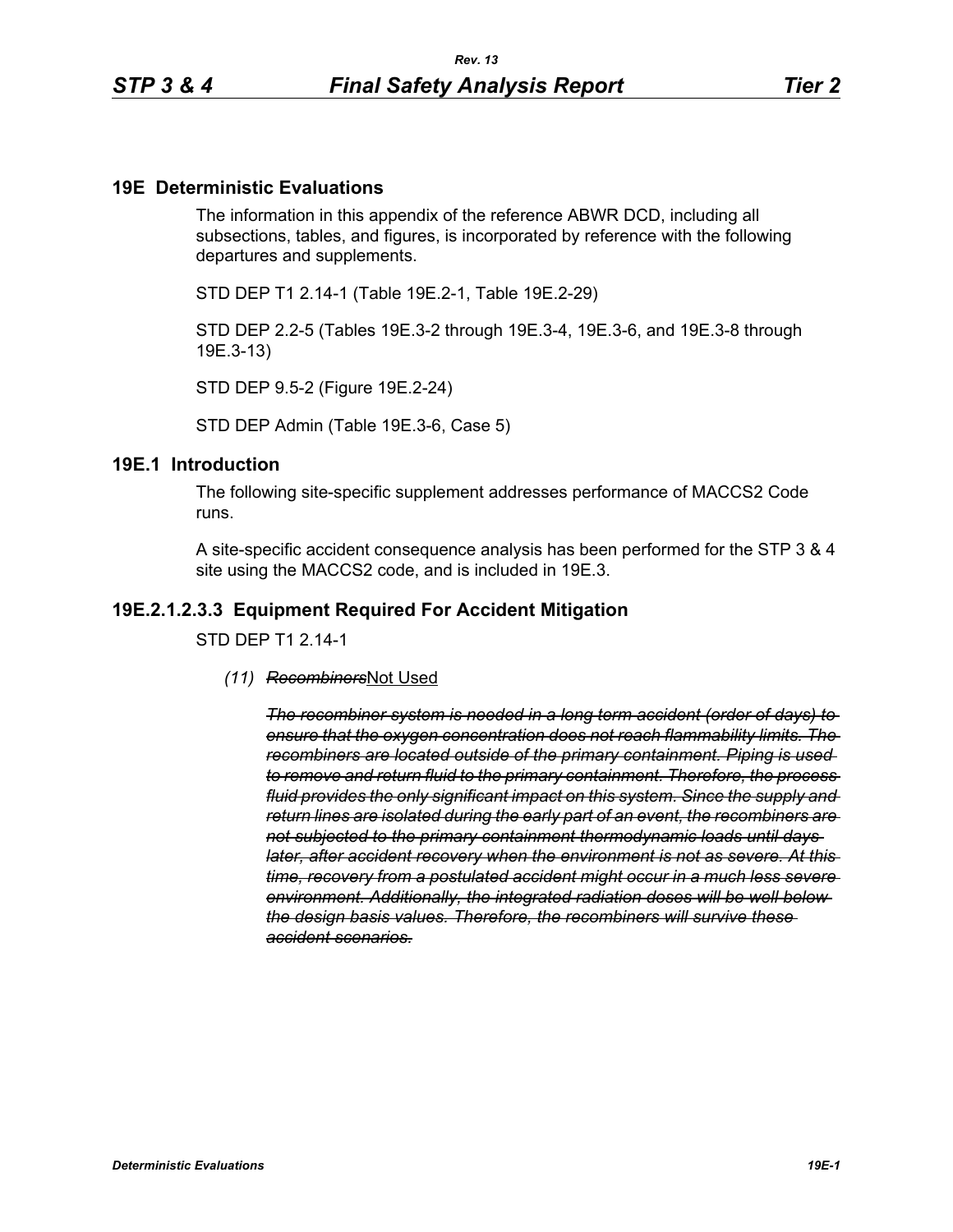|                                                        |               |           |    | <b>Pathway</b>      |                   |                                      |
|--------------------------------------------------------|---------------|-----------|----|---------------------|-------------------|--------------------------------------|
|                                                        |               |           |    |                     |                   | <b>Basis For</b><br><b>Exclusion</b> |
|                                                        | <b>Number</b> |           |    | Size (mm)           | <b>Isolation</b>  | (See                                 |
| <b>Description</b>                                     | of Lines      | From      | To | $(1 in. = 25.4 mm)$ | <b>Valves</b>     | Notes)                               |
| Slammability Control<br><del>. .annnaonity oUHIU</del> |               | <b>DW</b> | RB | <b>100</b>          | <del>(AO,MO</del> |                                      |

## **Table 19E.2-1 Potential Suppression Pool Bypass (Continued)**

#### **Table 19E.2-29 Equipment and Instrumentation Required to Survive Severe Accident Scenarios**

| <b>Equipment and</b> | 10CFR50.34(f) | <i><b>In-Vessel Severe</b></i> | <b>Ex-Vessel Severe</b> |  |
|----------------------|---------------|--------------------------------|-------------------------|--|
| Instrumentation      |               | <b>Accident</b>                | <b>Accident</b>         |  |
| <b>Recombiners</b>   | ÷             | ÷                              | ÷                       |  |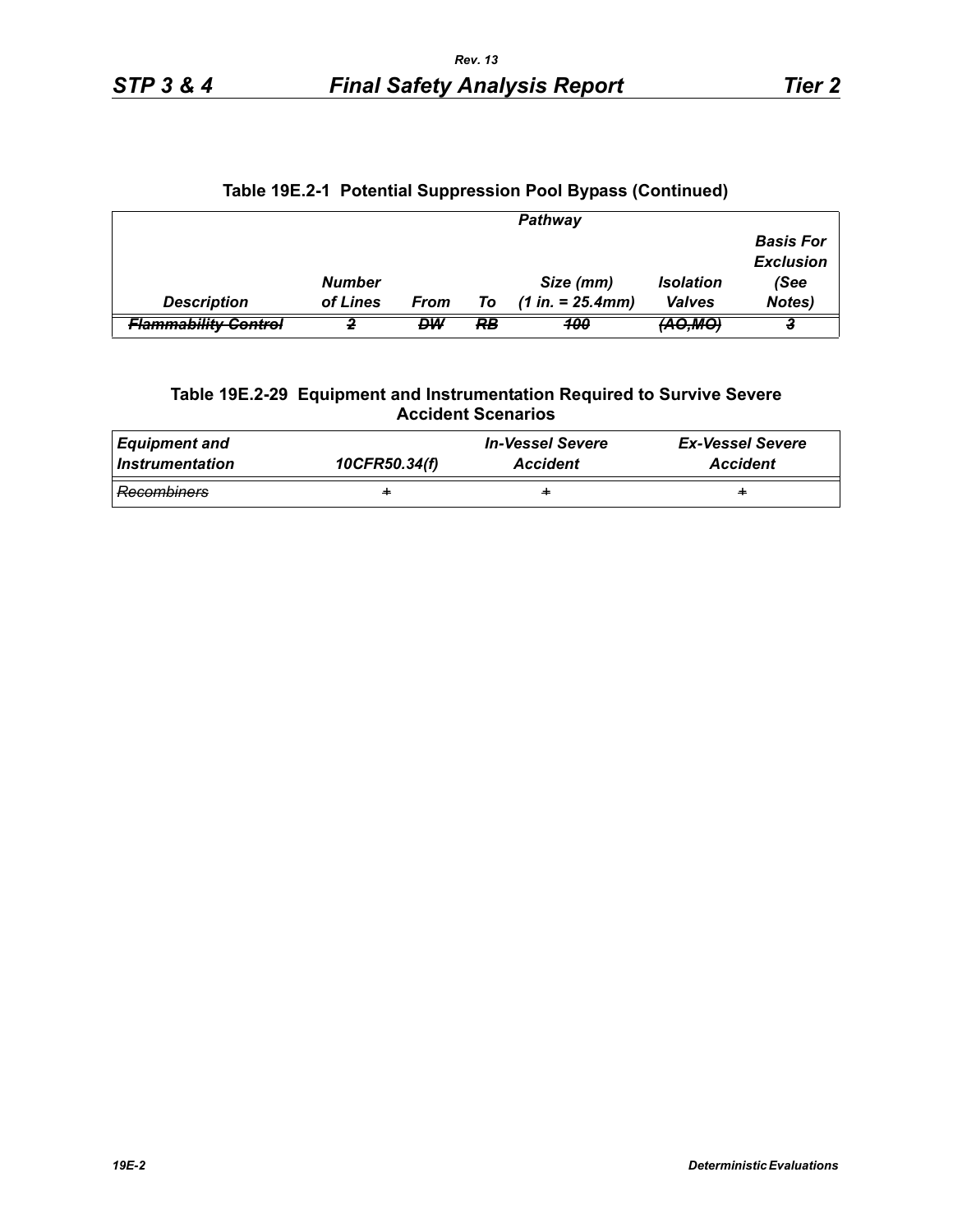## **19E.2.8.2.1 Introduction**

#### STD DEP 9.5-2

*The flooder system is comprised of ten piping lines. Each line originates in one of the ten vertical pipes which are part of the drywell to wetwell connecting vent system. The vents are arranged symmetrically around the perimeter of the lower drywell. The flow through each flooder line will be initiated by melting a fusible plug at the line exit (lower drywell side). Since 10.2-cm (4-inch) diameter fusible disks may be commercially available, the flooder line diameter was chosen as 10.2 cm (4 inches).* a temperaturesensitive fusible plug (or fusible link) that in turn triggers the fusible plug valve to fully open and remain open.

*The teflon disk resides between the stainless steel disk and the fusible plug in the flooder valve (Figure 19E.2-24). Its purpose is to insulate the fusible plug from the relatively cold suppression pool water. If insulation was not provided, melting of the plug might not be uniform and operation of the flooder valve might be impaired. The disk will not melt or stick in the valve because teflon has a softening temperature of approximately 673 K (400°C) and a maximum continuous operating temperature of 561 K (288°C) both of which are above the plug melting temperature of 533 K (260°C). Furthermore, teflon has high chemical resistance and will not adhere to the stainless steel plug nor the fusible plug.*

## **19E.2.8.2.6 Valve Opening Time**

#### STD DEP 9.5-2

*The basic configuration of the fusible plug valve is shown in Figure 19E.2-24. The plastic cap has a melting point much lower than that of the fusible plug. Flow initiation occurs when the small annular groove, 2.0 mm in depth, melts. Hydrostatic pressure then expels the remainder of the plug, the stainless steel disk and the teflon disk.*

*The valve opening time is the time required to melt the fusible metal in the annular groove. To estimate the opening time, a calculation has been made for a pure bismuth plug. Bismuth was used because it has the closest melting point to 533 K.*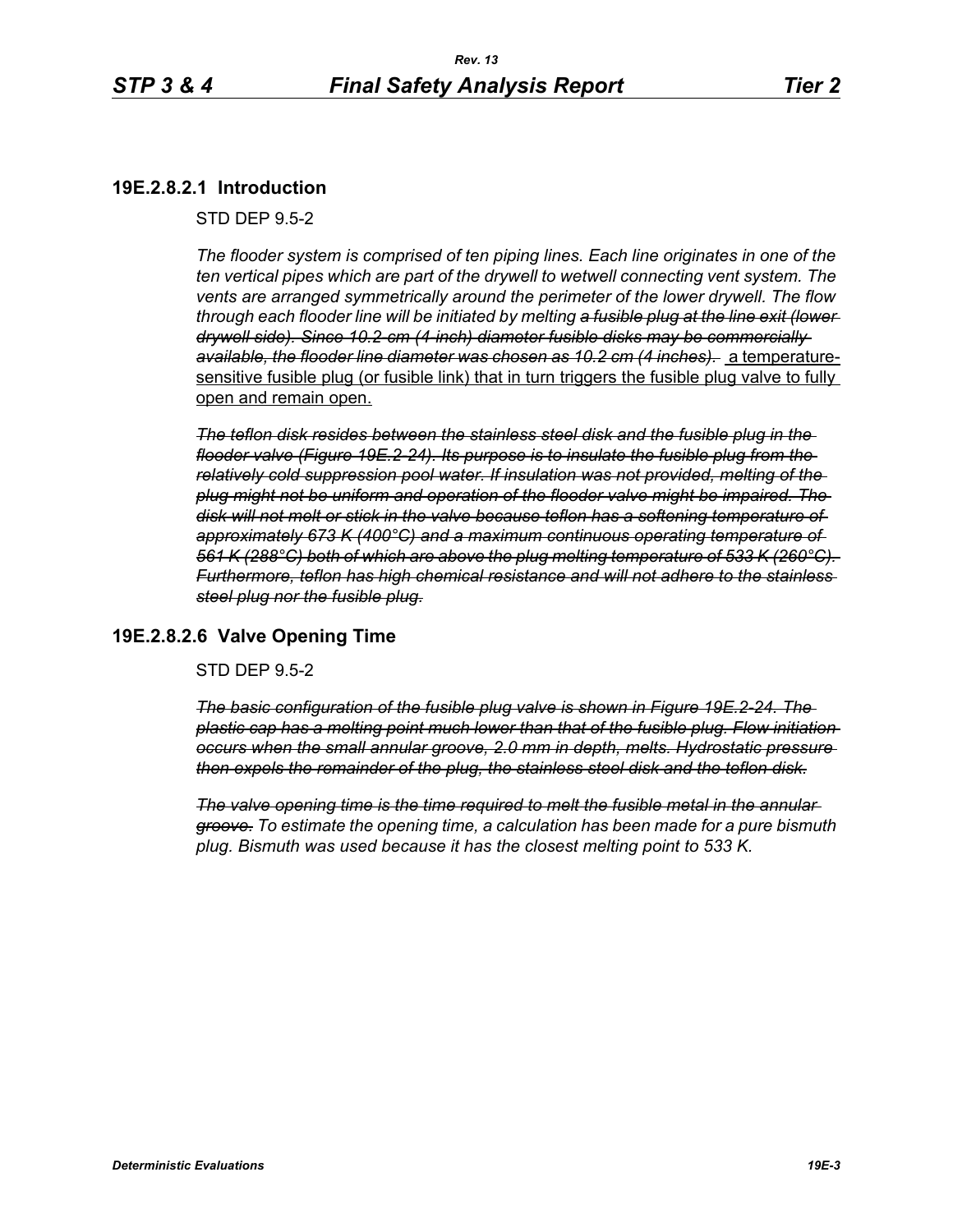**Figure 19E.2-24** *Flooder Valve Assembly* **Not Used**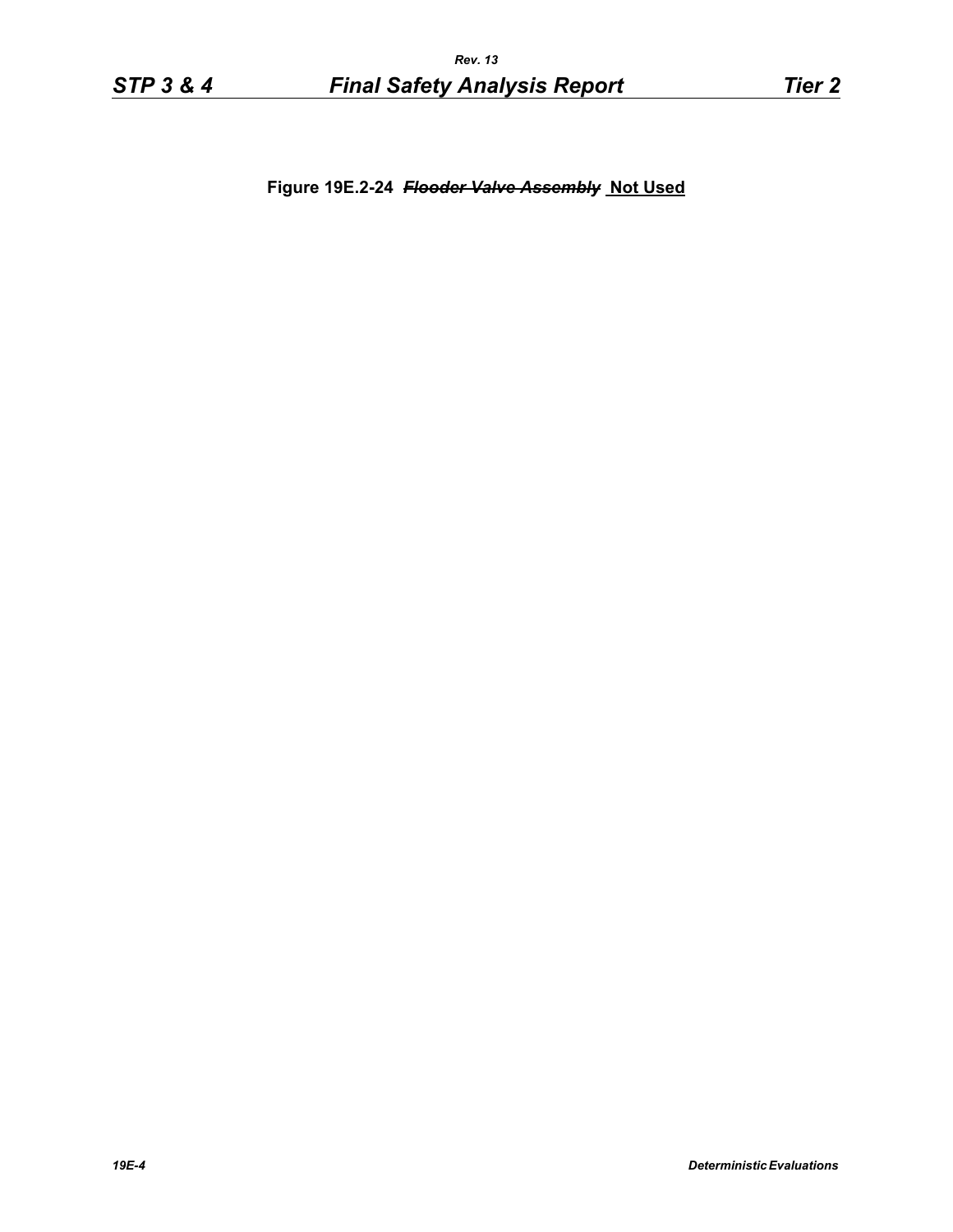# **19E.3 Consequence Analysis**

STD DEP 2.2-5

*The CRAC-2 computer code (Reference 19E.3-1) was used* in the ABWR SSAR *to determine the consequences of potential reactor accidents. The CRAC code evaluates offsite dose and consequences for each accident category over a range of possible weather conditions and evacuation assumptions. The CRAC code models are described in Reference 19E.3-2.* 

The MACCS2 computer code (Reference 19E.3-10) was used to evaluate the impacts of severe accidents at STP 3 & 4 on the surrounding public by analyzing the atmospheric transport and deposition under time-variant meteorology, short- and longterm mitigative actions and exposure pathways, deterministic and stochastic health effects, and economic costs. *The rationale for site related input selection is presented in Subsection 19E.3.1. This data and data from the plant performance analysis is presented in Subsection 19E.3.2. The calculated results are compared to the goals in Subsection 19E.3.3.*

# **19E.3.1.1 Meteorology**

STD DEP 2.2-5

For the MACCS2 STP 3 & 4 consequence evaluation, the STP site-specific meteorological data files suitable for use with the MACCS2 code were obtained from the STP 3 & 4 site analysis team and the National Weather Service (NWS) Palacios Municipal Airport station. Sequential hourly onsite verified data (including wind speed, wind direction, and stability class) for the years 1997, 1999, and 2000 were supplied by the STP 3 & 4 site analysis team. Precipitation data (including air temperature and dew point) for the years 1997 – 2001 were obtained from the NWS Palacios Municipal Airport Station. The use of this site-specific data is discussed in Reference 19E.3-10.

# **19E.3.1.2 Population**

STD DEP 2.2-5

For the MACCS2 STP 3 & 4 consequence evaluation, the NRC's SECPOP2000 code was used to develop regional populations corresponding to each regional meteorology. These population figures were then projected to the year 2060 using Texas Office of State Demographer county growth rates, for use as input to the MACCS2 program. The population values used are given in Table 19E.3-2.

# **19E.3.1.3 Evacuation**

STD DEP 2.2-5

For the MACCS2 STP 3 & 4 consequence evaluation, the evacuation parameters used in this study are given in Table 19E.3-3. Five percent of the people are assumed not to evacuate. Ninety-five percent are assumed to wait 2 hours after notification to begin to evacuate and then move radially outward at 2.73 meters per second (6.1 mph).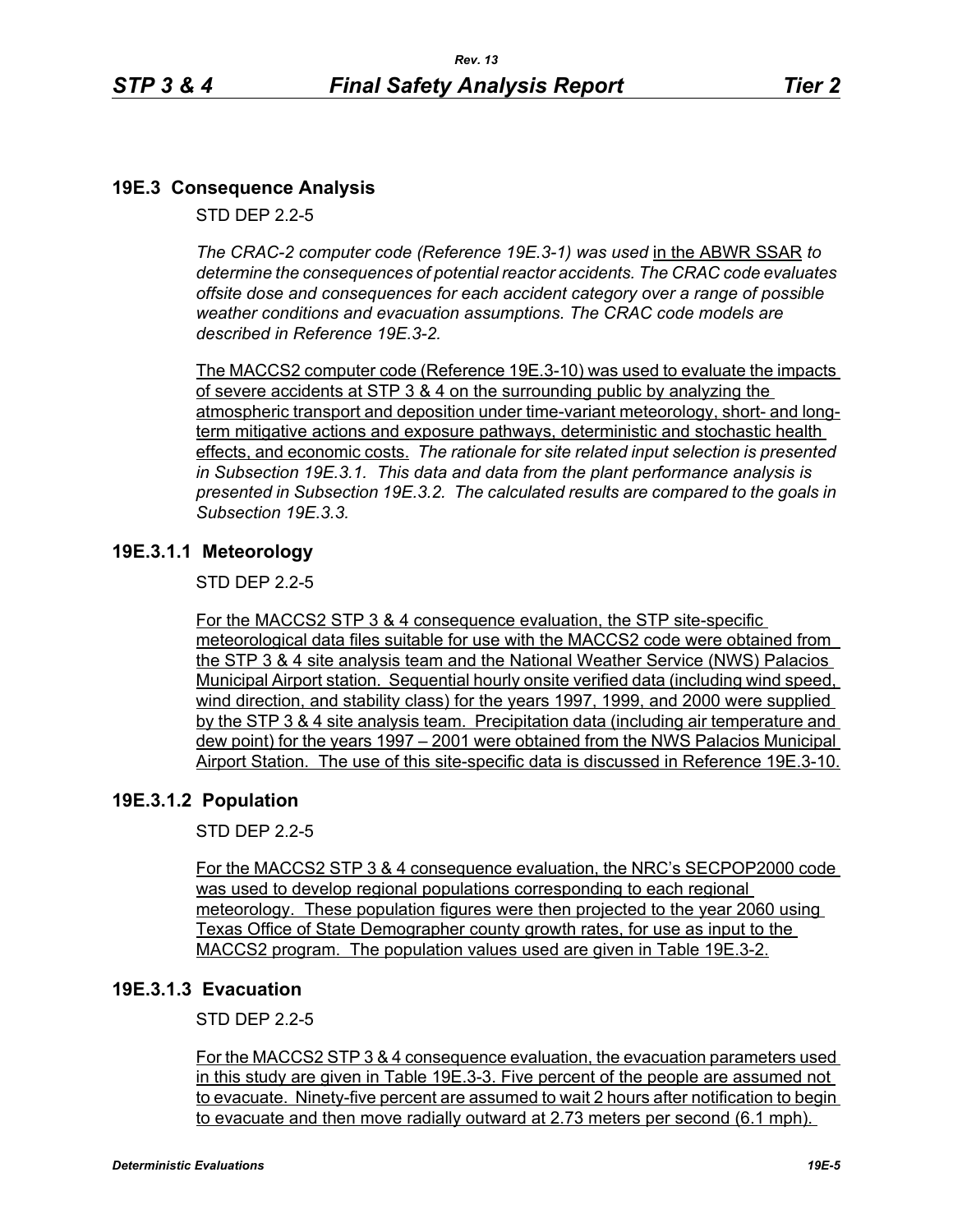Values used for shielding were the standard MACCS2 assumptions. Definitions for the parameters given in Table 19E.3-3 are provided in Table 19E.3-4.

These evacuation assumptions were used for individual and societal risk calculations. For the purposes of evaluating dose levels for comparison to the dose goal (Subsection 19E.3.3.1 item 3), the standard MACCS2 assumptions for the population's actions during a general emergency were applied to the dose goal calculation. It is assumed that 95% of the EPZ population evacuate with 5% that do not evacuate. The non-evacuating population is assumed to have normal shielding protection (e.g., cloud shielding factor  $= 0.75$ , skin protection factor  $= 0.41$ ) and the evacuees have no protection.

# **19E.3.1.4 Agriculture and Economy**

## STD DEP 2.2-5

Site-specific information on the distribution of agriculture and associated economics was gathered from the 2002 National Census of Agriculture county data for those counties within 50 miles of STP. The distribution of the MACCS2 required agriculture and economic data was derived by considering the fraction of each county within the 50-mile model domain and within each of its 160 sub-areas (16 directions \* 10 distances). The data includes spatial distributions of land fraction and 50-mile farmland devoted to specified crop types (e.g., grains, leafy vegetables). Associated economic data, distributed about the site analogously to the population, includes total farm sales, farm sales from dairy production, fraction of land devoted to farming, etc.

Additional area-wide economic data, formulated in 1986; such as cost for a relocated person and farmland decontamination costs were escalated to April 2007 using the consumer price index ratio.

The parameter for area-wide value of farm wealth (dollars/hectare), was calculated from 2002 National Agriculture Census county farm land, building and machinery value statistics. County data was apportioned by the fraction of each county within 50 miles of STP. The parameter for area-wide non-farm wealth (dollars/person), was similarly calculated and was based on 2005 Texas property valuations.

Tables 19E.3-9 through 19E.3-13 show the site-specific agricultural and economic parameters used in this study.

## **19E.3.2 CRAC and MACCS2 Input Data**

STD DEP 2.2-5 (for change to subsection title 19E.3.2)

#### **19E.3.2.1 Input Which Differs From Standard CRAC/MACCS2 Assumptions**

## STD DEP 2.2-5

*The following table describes these inputs.*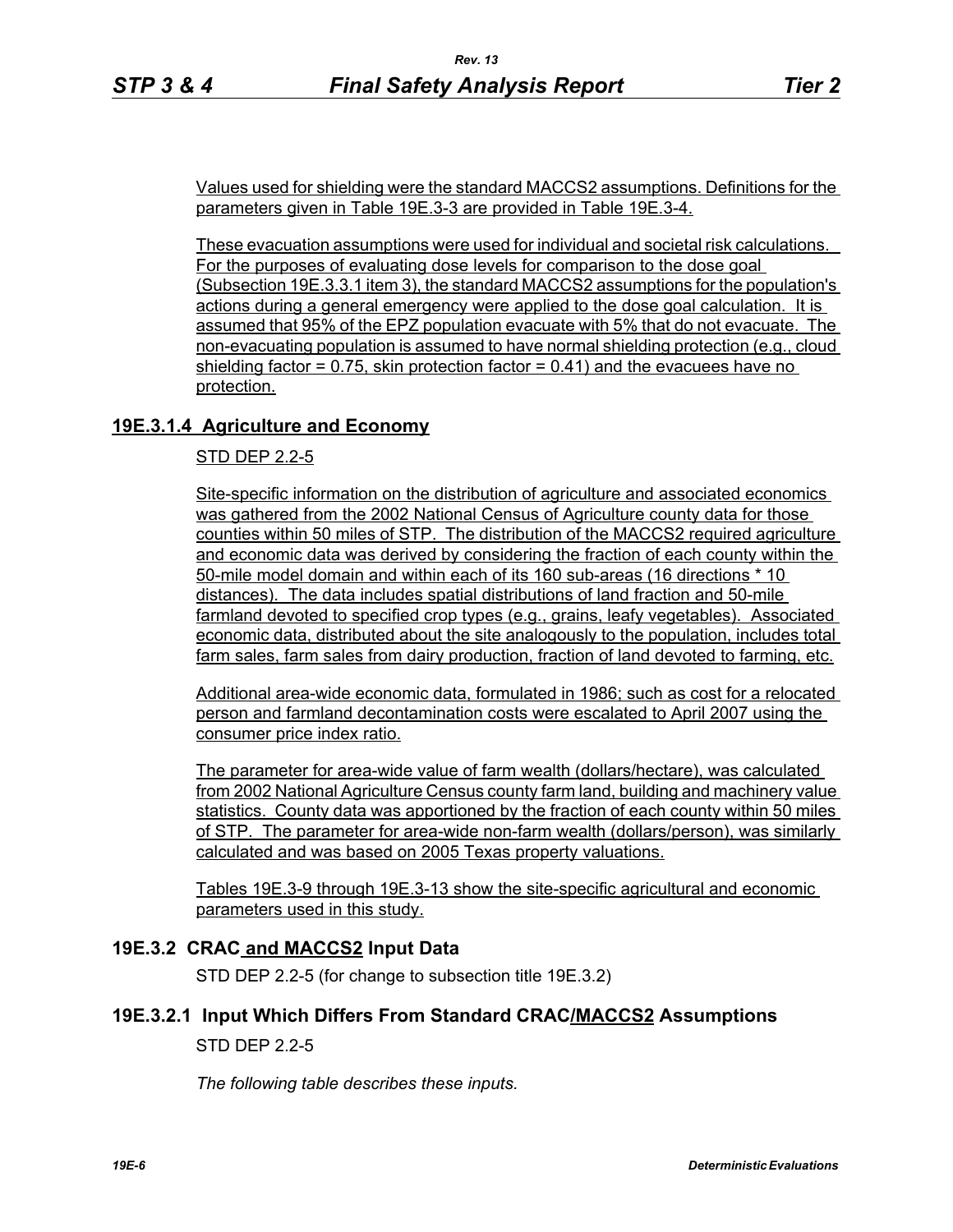| Table    | <i><b>Inputs</b></i>                              |
|----------|---------------------------------------------------|
| 19E.3-2  | <b>Population Density</b>                         |
| 19E.3-3  | <b>Evacuation Parameters</b>                      |
| 19E.3-5  | Site and Reactor Data for Meteorological Modeling |
| 19E.3-6  | <b>Event Release Parameters</b>                   |
| 19E.3-8  | <b>Meteorological Data Collected</b>              |
| 19E.3-9  | Land Fraction                                     |
| 19E.3-10 | Regional Index                                    |
| 19E.3-11 | <b>Crop Season and Share</b>                      |
| 19E.3-12 | <b>Regional Economic Data</b>                     |
| 19E.3-13 | Area Wide Wealth                                  |
|          |                                                   |

#### **19E.3.2.2 Input to CRAC/MACCS2 from Performance Analysis**

STD DEP 2.2-5

STD DEP Admin (description of TLL(j))

The plant performance analysis results which are input parameters to the CRAC and or MACCS2 *code are described here and are shown in Table 19E.3-6. These inputs describe the data used which are plant specific and are not related to radiological modeling which is discussed in Subsection 19E.3.1. The plant input parameters are described below with the subsection of the SSAR in which the parameters are developed indicated at the end of each section in parenthesis.*

*For each accident case, which represents the accident sequence listed below it, the following data are used (Table 19E.3-6):*

*Release Category Name, LNAME(j) - Abbreviated name given to release which results from the event. (Subsection 19E.2)*

*Release Probability, P(j) - the probability per year associated with release LNAME(j). (Subsection 10D.4)*

*TL(j) - time(hr) from reactor shutdown (defined as the end of neutron generation) to release to the atmosphere. The value is used to determine isotopic decay prior to release from the plant. For an ATWS event, containment failure is postulated to occur before core damage. Since neutron production may continue up to the time of core melt, TL may be zero for an ATWS event.* The values for this parameter were converted from hours (h) to seconds (s) for use in MACCS2 as parameter PDELAY. *(Subsection 19E.2)*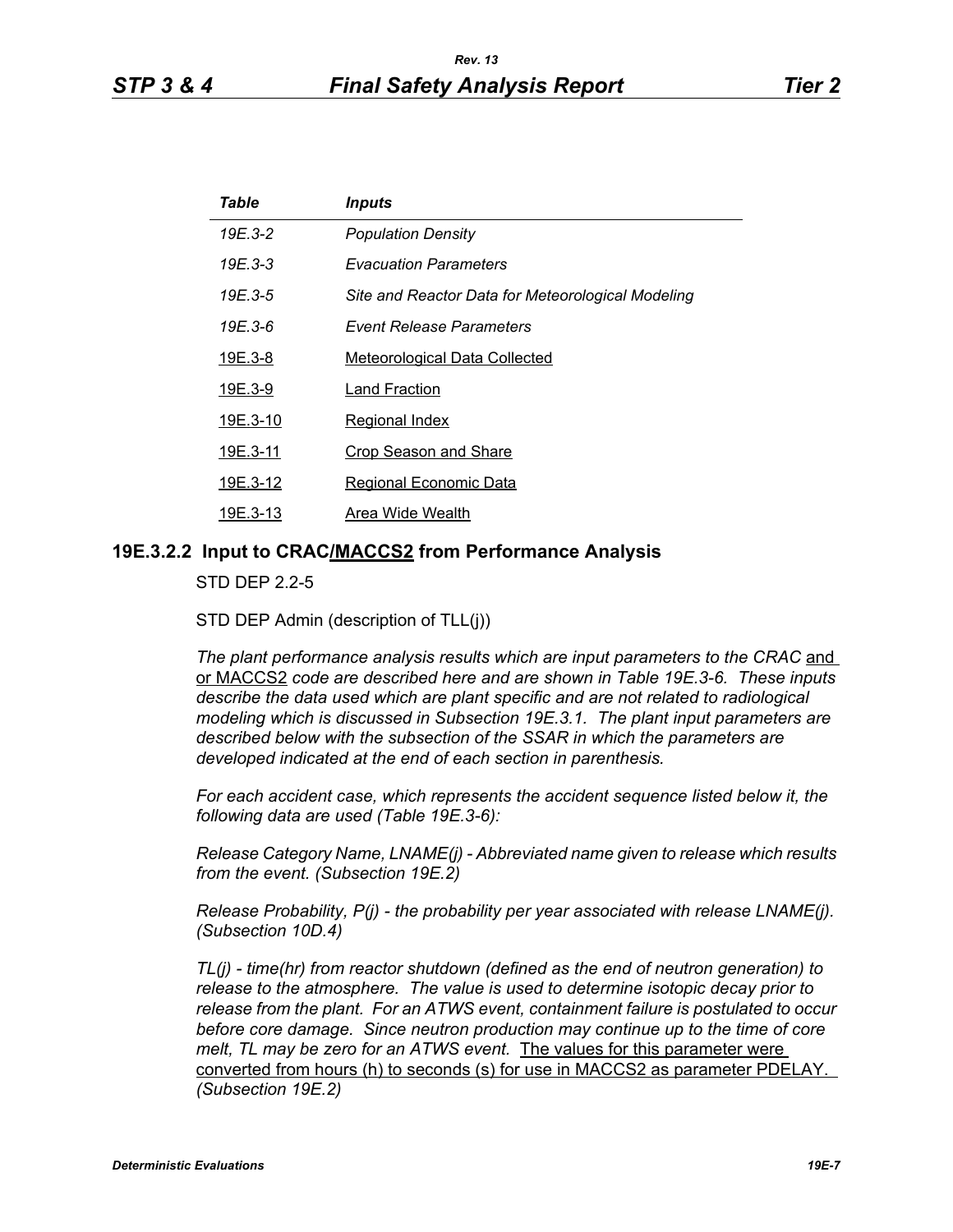*DR(j) - duration of initial release (h) of radionuclides from the plant. This value is used to determine the expansion of the cloud. The maximum value of this parameter is 10 hours (CRAC limitation for plume modeling).* For the MACCS2 STP 3 & 4 consequence evaluation, the maximum value of this parameter is 24 hours. The values for this parameter were converted from hours (h) to seconds (s) for use in MACCS2 as parameter PLUDUR. *(Subsection 19E.2)*

*TLL(j) - warning time (h) between official notification of public and release of radioactivity from the plant. The basis for the warning time is the onset of severe core damage. The emergency action levels specified in Reference 19E.3-6, Appendix I require that a site area emergency be delayed when "delayed* degraded *core with possible loss of coolable geometry" occurs.* This parameter is renamed for use in MACCS2 as parameter PDELAY-OALARM.

OALARM (j) - time (s) at which notification is given to off-site emergency response officials to initiate protective measures for the surrounding population. This MACCS2 specific parameter value is calculated by subtracting PDELAY-OALARM from PDELAY.

*FPR(j) - Sensible heat release rate in calories/s in the release cloud. This value is used to determine the initial buoyancy of the released cloud plume.* The values for this parameter were converted from calories/second (cal/s) to megawatts (MW) for use in MACCS2 as parameter DPLHEAT.

*RH(j) - Plume release height in meters from the ground. If this value is less than the building height, a ground release with building wake effect is assumed. Otherwise, the plume will be buoyed to a height equal to the release height plus a buoyancy height.*  This parameter is renamed for use in MACCS2 as parameter DPLHIT. *(Subsection 19D.5)*

*FLEAK(j,k) - fraction of core inventory at the beginning of the accident for each isotope group which is eventually released into the atmosphere.* This parameter is renamed for use in MACCS2 as parameter RELFRAC. *The standard isotopes groups are:*

- *(1) Noble gases (Kr, Xe)*
- *(2) Not used, originally used for organic iodide*
- *(3) Iodine, including organic iodide*
- *(4) Cesium, including Rb*
- *(5) Tellurium, including Sb*
- *(6) Barium, including Sr*
- *(7) Cobalt, including Mo, Tc, Ru, Rh*
- *(8) Lanthanum, including Y, Zr, Nb, Ce, Pr, Nd, Np, Pu, Am, Cm*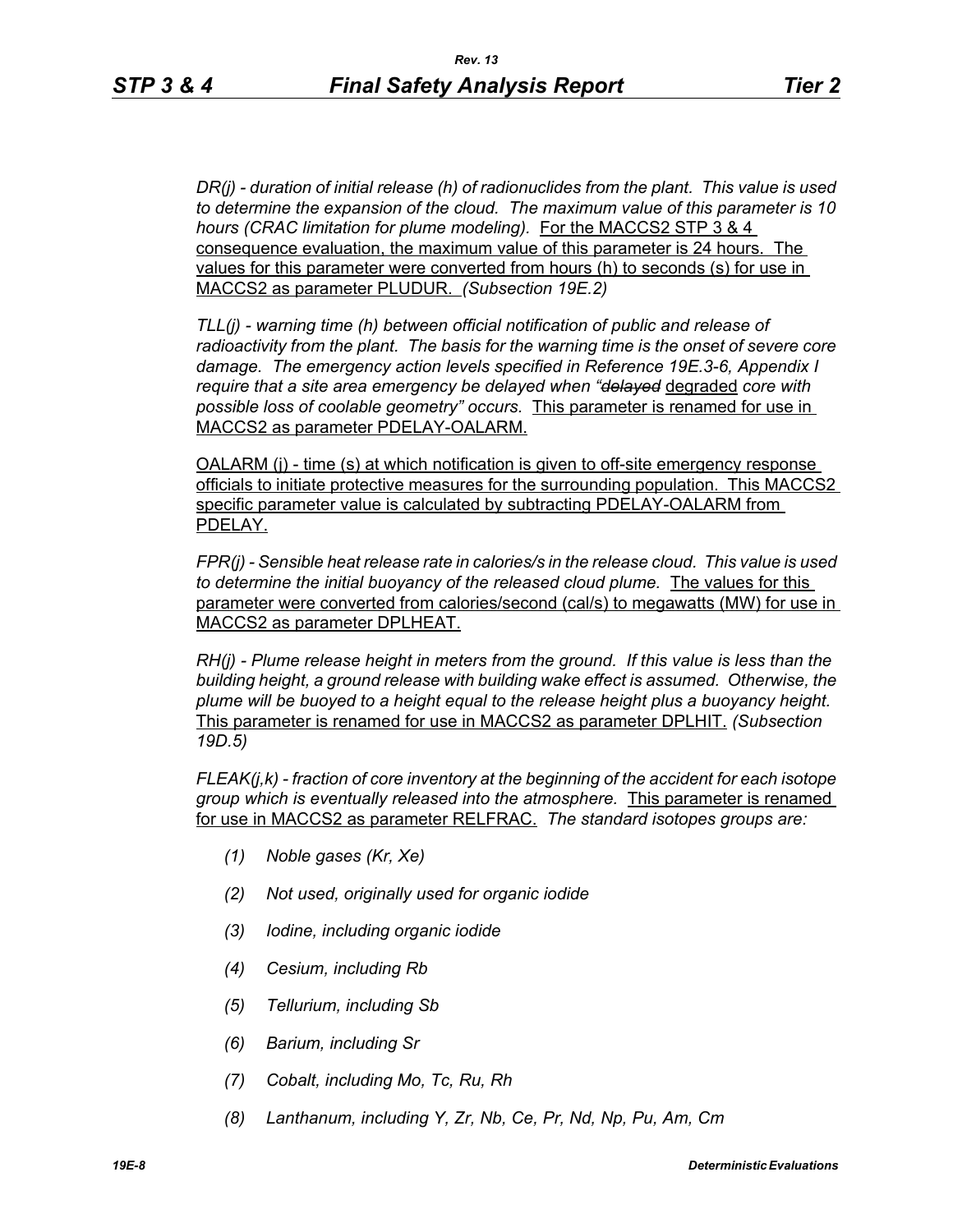# **19E.3.3.3 Results**

 $STD$  DFP  $2.2-5$ 

*The results from the internal events analysis and the seismic event analysis (the average of the individual results over all five meteorological regions evaluated) are shown in Table 19E.3-7. A plot of whole body dose at a distance of 805 m (one-half mile) against cumulative probability is shown in Figure 19E.3-1. Based upon these results, the ABWR meets the established consequence related goals.* These results bound the MACCS2 consequence analysis using site-specific data for STP 3 & 4.

## **19E.3.4 References**

The following supplement is associated with STD DEP 2.2-5

19E.3-10 "Code Manual for MACCS2: Volume 1, User's Guide", NUREG/CR-6613, Sandia National Laboratories, Accident Analysis/Consequence Assessment Department, P.O. Box 5800, Albuquerque, NM 87185-0748.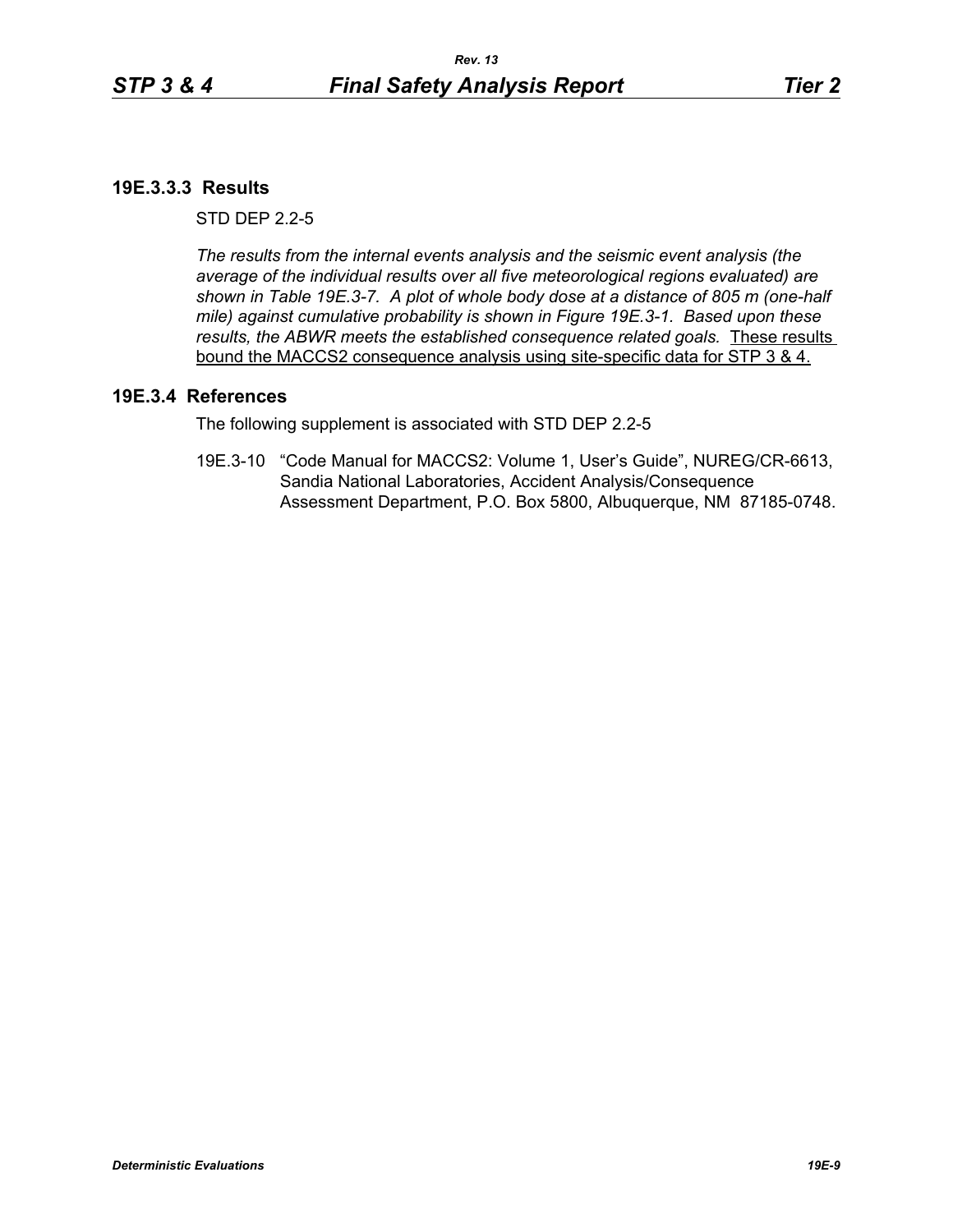|                     |                   |             |                         |                 |                         |                         |                                  | CRAC Mean Population by Geography Sector (people per sq. mi.) |             |                |             |  |
|---------------------|-------------------|-------------|-------------------------|-----------------|-------------------------|-------------------------|----------------------------------|---------------------------------------------------------------|-------------|----------------|-------------|--|
|                     | <b>Radial</b>     |             |                         |                 |                         |                         |                                  |                                                               |             |                |             |  |
| Interval            |                   |             | <b>NE</b>               |                 | <b>NW</b>               |                         | S                                |                                                               |             | <b>SW</b><br>W |             |  |
|                     | (m <sub>i</sub> ) |             |                         |                 |                         |                         |                                  |                                                               |             |                |             |  |
|                     | $0 - 5$           |             | 100                     |                 | 60                      |                         | $\overline{30}$                  |                                                               | 20          | 10             |             |  |
|                     | $5 - 10$          |             | 130                     |                 | 60                      |                         | 80                               |                                                               | 30          | 20             |             |  |
|                     | $10 - 20$         |             | 170                     |                 | 90                      |                         | 70                               |                                                               | 60          |                | 30          |  |
|                     | 20-30             |             | 180                     |                 | 120                     |                         | 100                              |                                                               | 50          |                | 40          |  |
|                     | 30-50             |             | 400t                    |                 | 100                     |                         | 80                               |                                                               | 40          |                | 130         |  |
|                     |                   |             |                         |                 |                         |                         | <b>MACCS2 Population Density</b> |                                                               |             |                |             |  |
|                     |                   |             |                         |                 |                         |                         | Radial Interval (mi.)            |                                                               |             |                |             |  |
|                     |                   | 1           | $\mathbf 2$             | 3               | 4                       | 5                       | 10                               | 20                                                            | 30          | 40             | 50          |  |
|                     | N                 | $\pmb{0}$   | $\overline{\mathbf{0}}$ | $\overline{22}$ | $\mathbf 0$             | $\overline{\mathbf{0}}$ | 46                               | 1792                                                          | 744         | 20573          | 12145       |  |
|                     | <b>NNE</b>        | $\mathbf 0$ | 0                       | $\pmb{0}$       | $\mathbf 0$             | 722                     | 244                              | 31089                                                         | 1829        | 6155           | 36110       |  |
|                     | <b>NE</b>         | $\mathbf 0$ | 0                       | 0               | $\mathbf 0$             | 45                      | 144                              | 1350                                                          | 14181       | 27129          | 59839       |  |
|                     | <b>ENE</b>        | 0           | $\pmb{0}$               | 0               | $\pmb{0}$               | $\pmb{0}$               | 609                              | 393                                                           | 4651        | 39425          | 149296      |  |
| Geographical Region | E                 | 23          | 0                       | $\mathbf 0$     | $\mathbf 0$             | $\overline{\mathbf{4}}$ | 315                              | 120                                                           | 1852        | 200            | 109         |  |
|                     | <b>ESE</b>        | $\mathbf 0$ | $\mathbf 0$             | $\mathbf 0$     | 103                     | 168                     | 102                              | $\mathbf{3}$                                                  | $\pmb{0}$   | $\pmb{0}$      | $\pmb{0}$   |  |
|                     | <b>SE</b>         | 0           | $\mathbf 0$             | 0               | $\overline{\mathbf{4}}$ | 145                     | 1757                             | 19                                                            | $\mathbf 0$ | $\pmb{0}$      | $\mathbf 0$ |  |
|                     | <b>SSE</b>        | $\mathbf 0$ | $\mathbf 0$             | $\mathbf 0$     | $\mathbf 0$             | $\mathbf 0$             | 157                              | 170                                                           | $\mathbf 0$ | $\mathbf 0$    | $\mathbf 0$ |  |
|                     | S                 | 0           | 0                       | 0               | 0                       | $\mathbf 0$             | $\pmb{0}$                        | $\pmb{0}$                                                     | 0           | $\mathbf 0$    | 0           |  |
|                     | <b>SSW</b>        | $\mathbf 0$ | 0                       | 0               | $\mathbf 0$             | $\mathbf 0$             | $\mathbf 0$                      | 1                                                             | $\mathbf 0$ | $\mathbf 0$    | $\mathbf 0$ |  |
|                     | <b>SW</b>         | $\mathbf 0$ | 0                       | 1               | $\pmb{0}$               | $\mathbf 0$             | 110                              | 500                                                           | $\pmb{0}$   | 1622           | 917         |  |
|                     | <b>WSW</b>        | $\mathbf 0$ | 0                       | 0               | 6                       | 9                       | 168                              | 8105                                                          | 1535        | 21538          | 4813        |  |
|                     | W                 | 0           | 0                       | 0               | $\overline{7}$          | $\mathbf 0$             | 165                              | 369                                                           | 1136        | 1830           | 5993        |  |
|                     | <b>WNW</b>        | $\mathbf 0$ | 0                       | 0               | $\pmb{0}$               | 6                       | 3313                             | 1681                                                          | 674         | 13247          | 1747        |  |
|                     | <b>NW</b>         | $\mathbf 0$ | 0                       | 0               | 28                      | 44                      | 318                              | 685                                                           | 1085        | 2005           | 283         |  |
|                     | <b>NNW</b>        | $\mathbf 0$ | $\pmb{0}$               | 0               | $\pmb{0}$               | $\pmb{0}$               | 49                               | 694                                                           | 6167        | 16461          | 2907        |  |

## **Table 19E.3-2 Population Density**

Note:

CRAC data taken from Reference 19E.3-4, Table 3-2

The MACCS2 population density data for each geographical region shown above is based on year 2000 national census values and have been projected to the year 2060.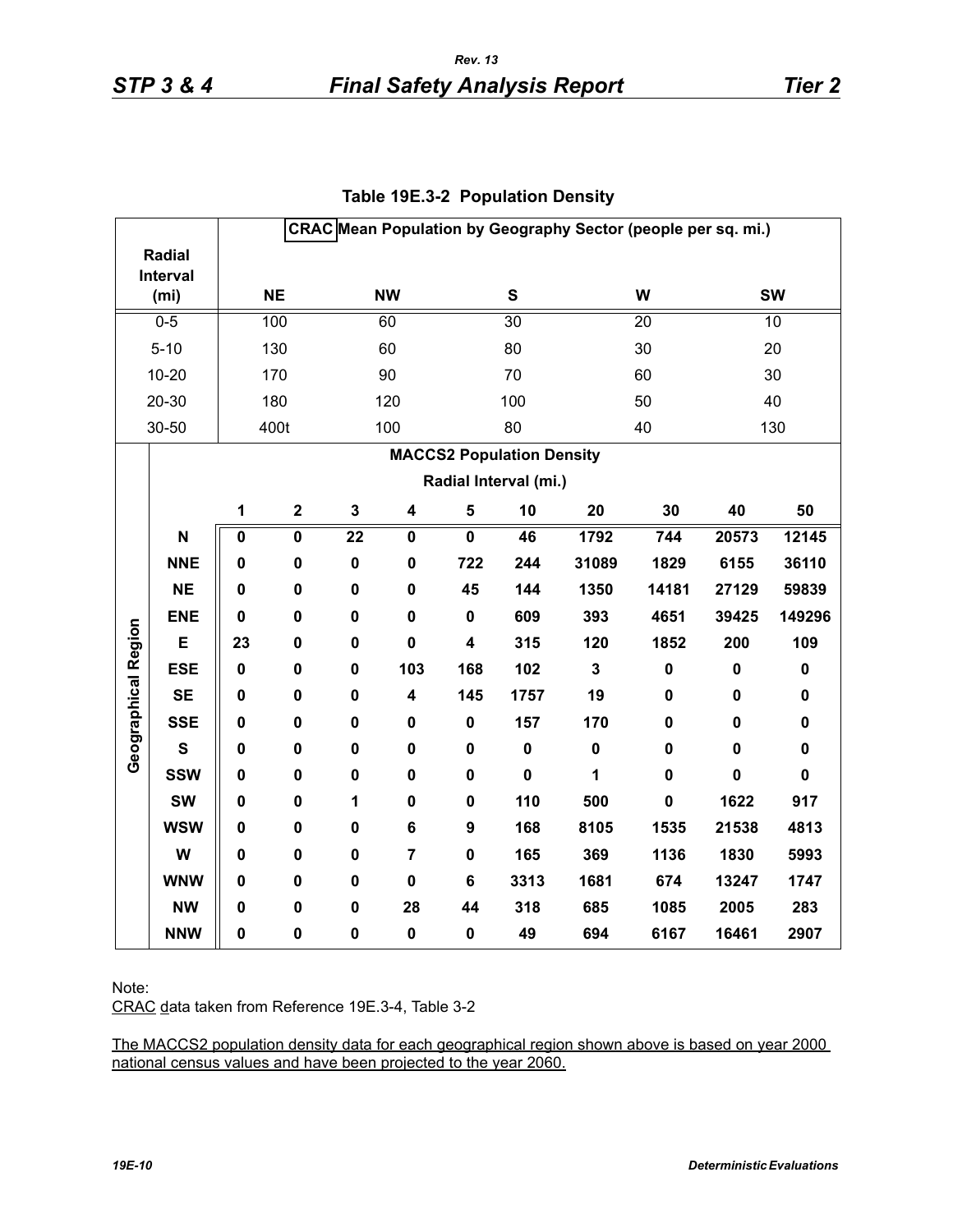|                                                                                                                          | <b>Strategy</b> |              |  |
|--------------------------------------------------------------------------------------------------------------------------|-----------------|--------------|--|
| <b>CRAC</b> Parameter                                                                                                    | 1               | $\mathbf{2}$ |  |
| Fraction of Population Evacuating                                                                                        | 0.95            | 0.05         |  |
| Time Delay Before Evacuation - h                                                                                         | 1.5             | 0            |  |
| Evacuation Speed - m/s (mph)                                                                                             | 4.47(10)        | 0            |  |
| Maximum Distance of Evacuation – m (mi)                                                                                  | 4827 (3)        | 0            |  |
| Distance Moved by Evacuees – m (mi)                                                                                      | 1260(7)         | 0            |  |
| Sheltering Radius - m (mi)                                                                                               | 24140 (15)      | 0            |  |
|                                                                                                                          |                 |              |  |
| <b>MACCS2 Parameter</b>                                                                                                  | <b>Value</b>    |              |  |
| <b>Fraction of Population Evacuating</b>                                                                                 | 0.95            |              |  |
| The Furthest Ring in Which Evacuees Will Incur Exposures - Ring<br>Number (mi)                                           | 6(10)           |              |  |
| <b>Travel Point</b>                                                                                                      | <b>Boundary</b> |              |  |
| Evacuation Speed - m/s (mph)                                                                                             | 2.73(6.1)       |              |  |
| <b>Evacuation Type</b>                                                                                                   | <b>Radial</b>   |              |  |
| Duration of the Early Phase of Evacuation - s                                                                            | 86400           |              |  |
| Duration of the Middle Phase of Evacuation - s                                                                           | $\mathbf{0}$    |              |  |
| Reference time point for actions in the evacuation and sheltering zone.                                                  | <b>Alarm</b>    |              |  |
| The Number of Radial Spatial Elements (i.e., contiguous rings)<br><b>Comprising the Sheltering and Evacuation Region</b> | 6               |              |  |
| Delay To Take Shelter - s (h)                                                                                            | 7200 (2.0)      |              |  |
| Delay That Elapses from the Beginning of the Shelter Period to When<br>Individuals Begin their Evacuation - s            | 0               |              |  |

## **Table 19E.3-3 Evacuation Parameters**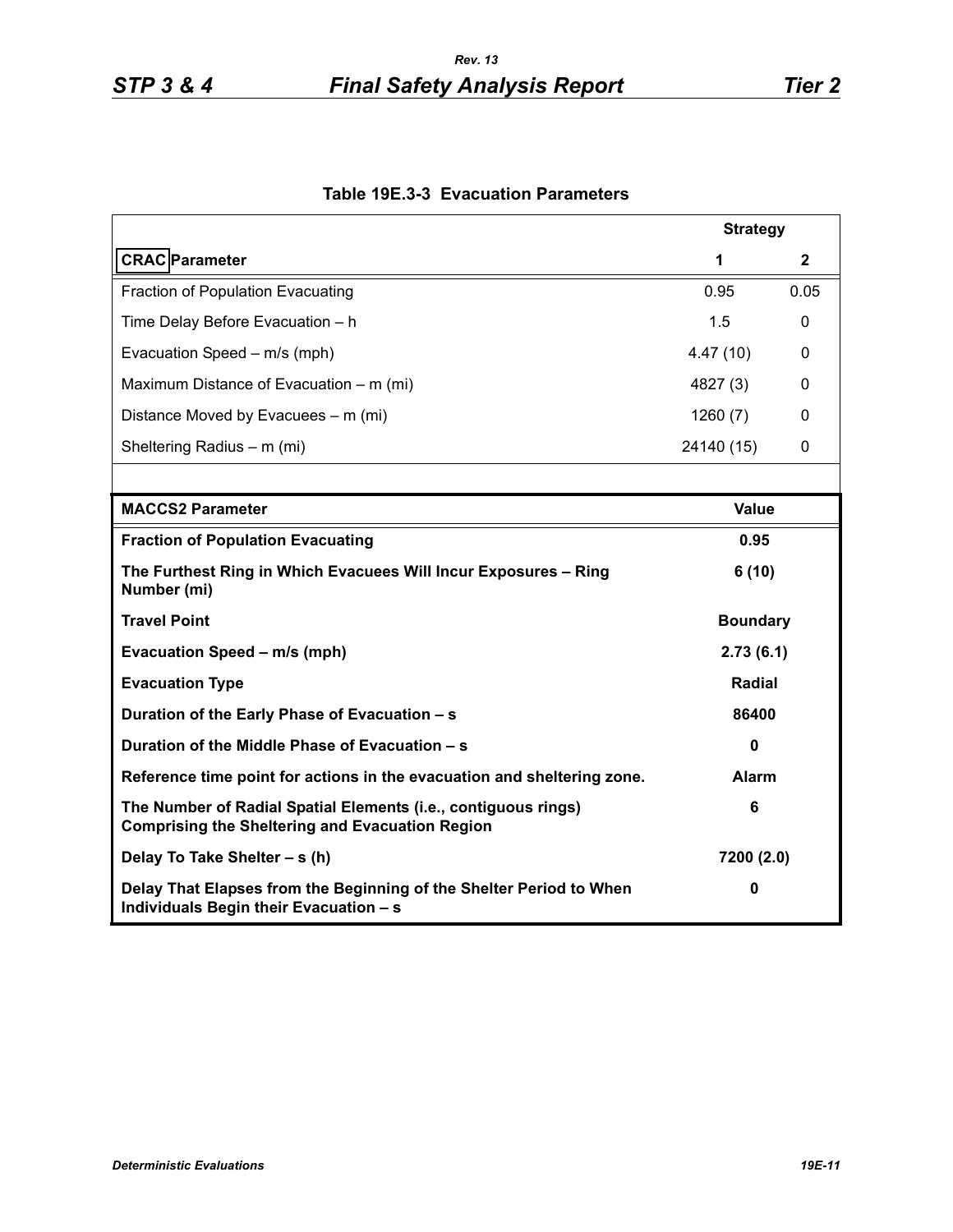| <b>Parameter</b>                                                                 | <b>Definition</b>                                                                                                                                                                                                                                                                                                                                                                                   |
|----------------------------------------------------------------------------------|-----------------------------------------------------------------------------------------------------------------------------------------------------------------------------------------------------------------------------------------------------------------------------------------------------------------------------------------------------------------------------------------------------|
| Fraction of Population Evacuating                                                | Fraction of population following the evacuation<br>strategy.                                                                                                                                                                                                                                                                                                                                        |
| Time Delay Before Evacuating                                                     | Time between notice to evacuate and start of<br>evacuation.                                                                                                                                                                                                                                                                                                                                         |
| <b>Evacuation Speed</b>                                                          | Once evacuation begins, it is assumed that the public<br>moves directly outward and away from the plant site at<br>this speed.                                                                                                                                                                                                                                                                      |
| Maximum Distance of Evacuation                                                   | Once evacuation begins, individuals within this<br>distance are assumed to evacuate as above with their<br>exposure determined by detailed tracking of their<br>position relative to the radioactive cloud plume. People<br>living beyond this distance are assumed to not be<br>evacuated initially. They are assumed to be exposed<br>to ground contamination for 24 hours and then<br>evacuated. |
| Distance moved by Evacuees before Sheltering                                     | Distance at which evacuees are assumed to take<br>shelter. This parameter is nominally designed to<br>represent the use of prearranged evacuation shelters.                                                                                                                                                                                                                                         |
| <b>Sheltering Radius</b>                                                         | People living within this distance are assumed to take<br>shelter if they do not evacuate. Sheltering is assumed<br>for 24 hours at which time these people are assumed<br>to be relocated out of the contaminated area, without<br>further exposure.                                                                                                                                               |
| <b>MACCS2 Specific Parameter</b>                                                 | <b>Definition</b>                                                                                                                                                                                                                                                                                                                                                                                   |
| <b>Delay To Take Shelter</b>                                                     | For each distance ring in the shelter/evacuate<br>region, this variable defines the delay to take<br>shelter (seconds) for resident individuals.                                                                                                                                                                                                                                                    |
| The Furthest Ring in Which Evacuees Will<br><b>Incur Exposures - Ring Number</b> | Defines the furthest ring in which evacuees will<br>incur exposures. When evacuees exit this ring and<br>proceed to the next outermost ring, no further<br>exposures are incurred.                                                                                                                                                                                                                  |
| <b>Travel Point</b>                                                              | Assures evacuees clear 10 mile EPZ                                                                                                                                                                                                                                                                                                                                                                  |
| <b>Evacuation Type</b>                                                           | Defines whether a radial or network evacuation is<br>to be modeled. If the radial option is chosen, the<br>code automatically generates a network path<br>where all individuals travel radially outward. For a<br>network evacuation, addition data must be entered<br>by the user.                                                                                                                 |

# **Table 19E.3-4 Evacuation Parameter Definition**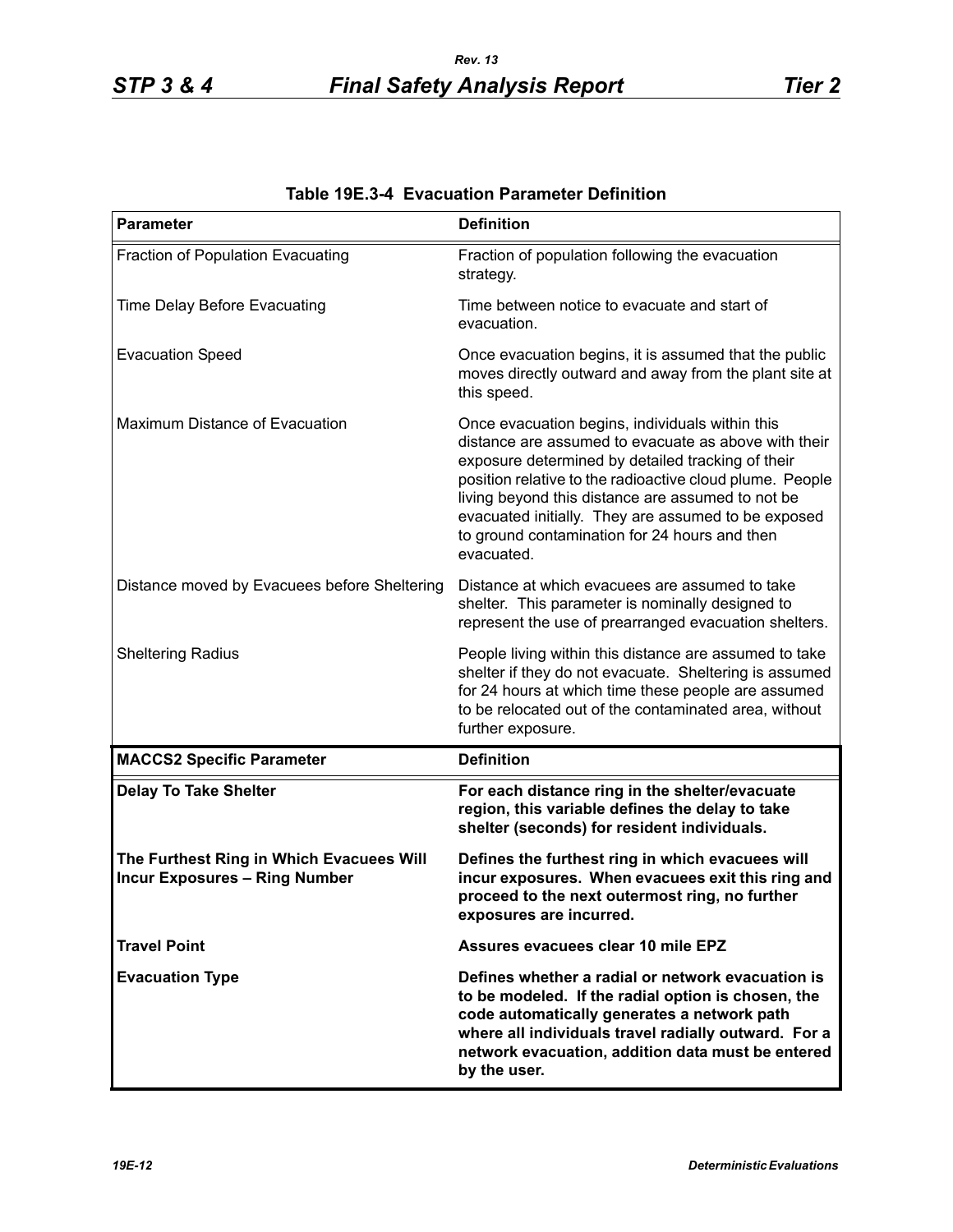| <b>MACCS2 Specific Parameter</b>                                                                                     | <b>Definition</b>                                                                                                                                                                                                                                                                                                                             |
|----------------------------------------------------------------------------------------------------------------------|-----------------------------------------------------------------------------------------------------------------------------------------------------------------------------------------------------------------------------------------------------------------------------------------------------------------------------------------------|
| Duration of the Early Phase of Evacuation                                                                            | The duration (seconds) of the early phase of<br>evacuation that begins when the sheltering period<br>has elapsed. During this period, evacuees travel at<br>the rate specified by the evacuation speed<br>(ESPEED)                                                                                                                            |
| Duration of the Middle Phase of Evacuation                                                                           | Defines the duration (seconds) of the middle phase<br>of evacuation. This period begins when the early-<br>phase evacuation period has elapsed. During this<br>period, evacuees travel at the rate specified by<br>ESPEED(2). When this period has elapsed,<br>evacuees travel at the rate specified by ESPEED(3)                             |
| Reference time point for actions in the<br>evacuation and sheltering zone.                                           | If ALARM is chosen, the reference time point for<br>these actions is the off-site alarm time (OALARM)<br>as defined in the ATMOS source term definition. If<br>ARRIVAL is chosen, the reference time for<br>evacuation and sheltering actions is the arrival of<br>the first plume at the spatial element.                                    |
| The Number of Radial Spatial Elements (i.e.,<br>contiguous rings) Comprising the Sheltering<br>and Evacuation Region | The region where individuals are subject to<br>sheltering and/or evacuation                                                                                                                                                                                                                                                                   |
| Delay That Elapses from the Beginning of the<br><b>Shelter Period to When Individuals Begin</b><br>their Evacuation  | For each distance ring in the shelter/evacuate<br>region, this variable defines the duration of the<br>sheltering period (seconds) that is to occur before<br>evacuation begins for residents. When DLTEVA is<br>specified as 0, evacuation will occur with no<br>additional delay (that is, there is no shelter period<br>at that distance). |

# **Table 19E.3-4 Evacuation Parameter Definition (Continued)**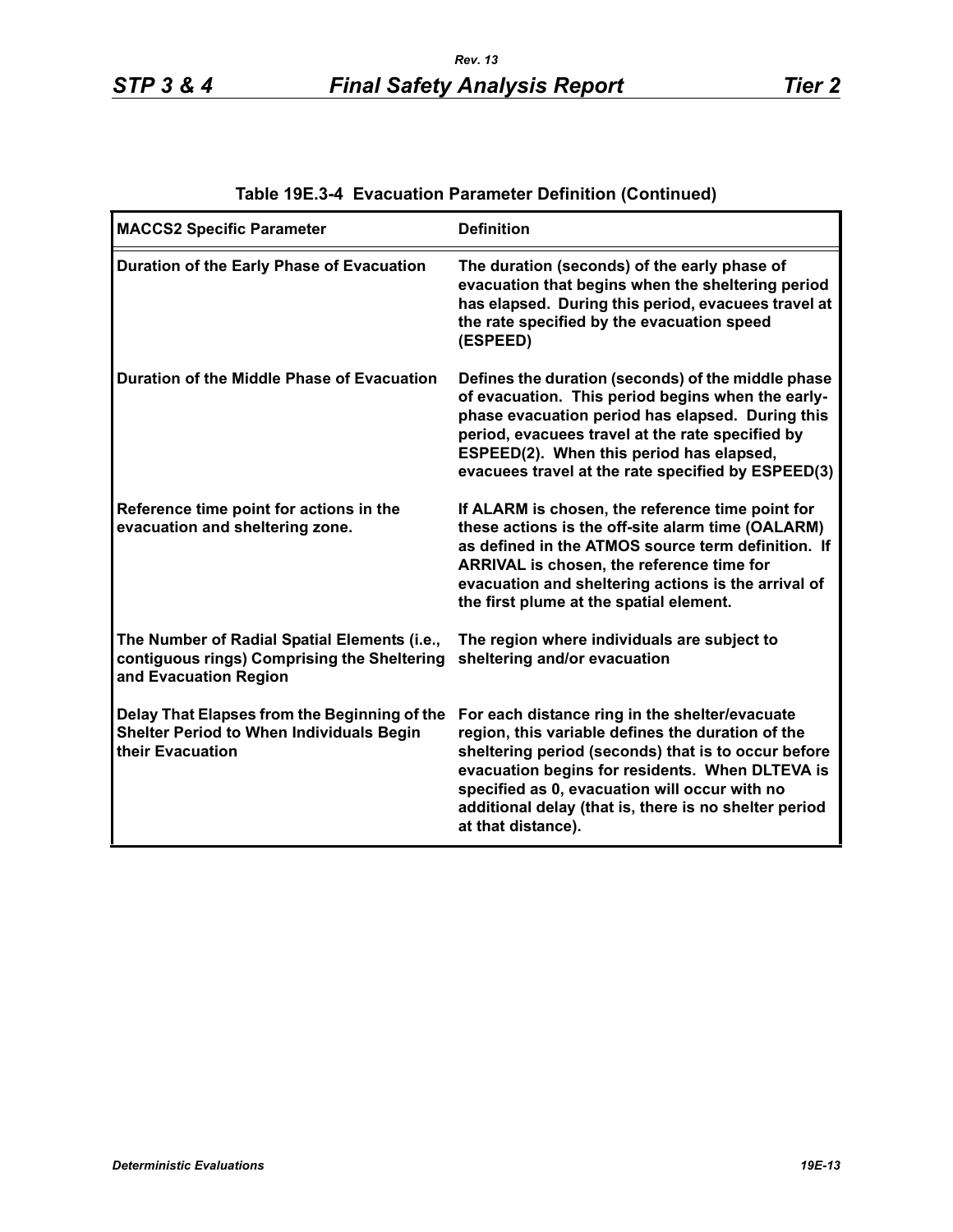| Cesium<br>2.3E-05<br>1.3E-05<br>5.0E-06 |
|-----------------------------------------|
|                                         |
|                                         |
|                                         |
|                                         |
|                                         |
|                                         |
|                                         |
|                                         |
|                                         |
|                                         |
|                                         |
|                                         |
| 2.2E-03                                 |
|                                         |
| 1.6E-03                                 |
|                                         |
|                                         |
| 5.3E-04                                 |
|                                         |
| 7.7E-02                                 |
|                                         |
|                                         |
|                                         |
| 9.9E-02                                 |
|                                         |
|                                         |
|                                         |
| 2.5E-01                                 |
|                                         |
|                                         |
|                                         |
| 3.6E-01                                 |
|                                         |
|                                         |
| <b>RELFRAC</b>                          |
| Cesium                                  |
| 2.30E-05                                |
| 1.30E-05                                |
| 5.00E-06                                |
|                                         |

# **Table 19E.3-6 Event Release Parameters**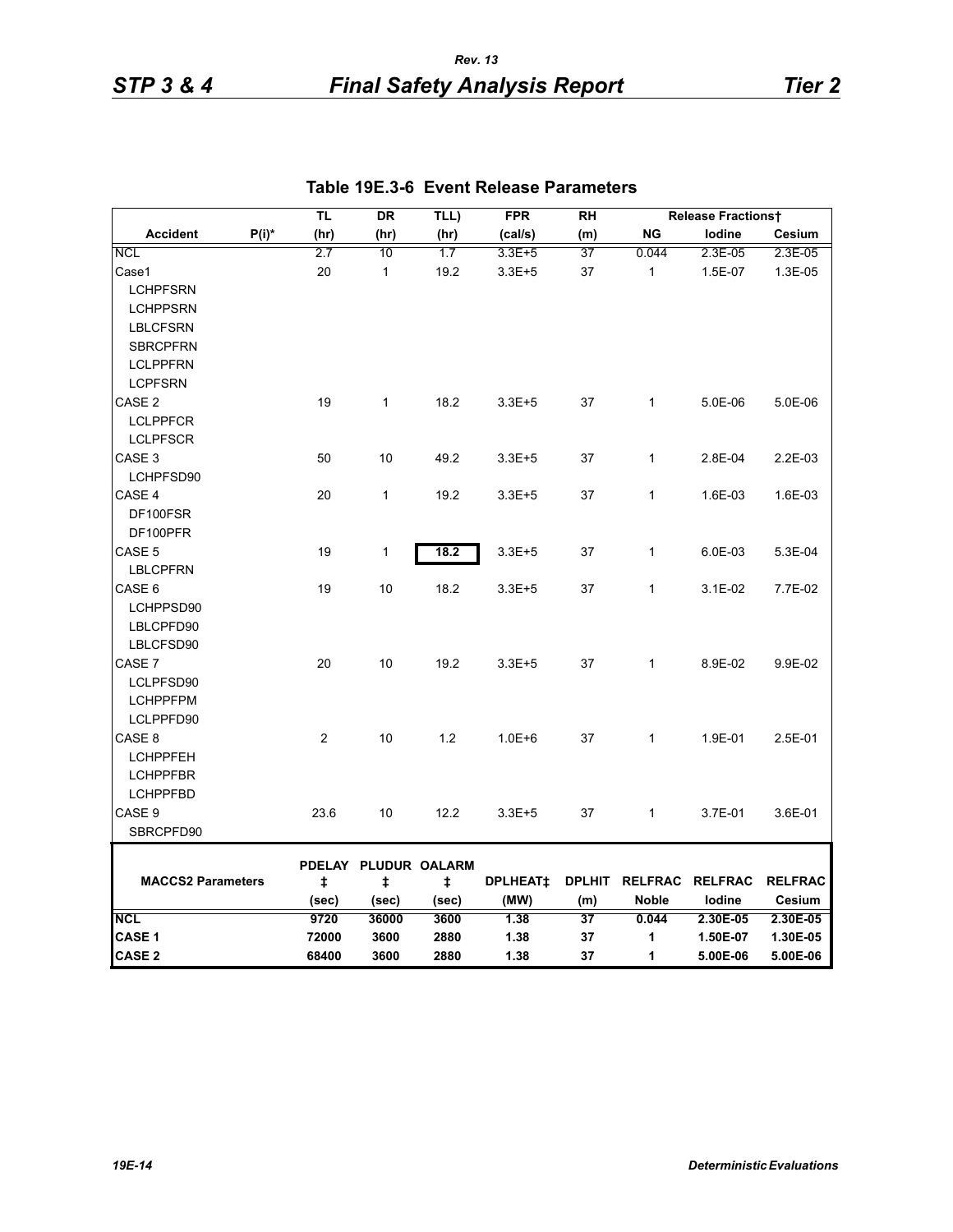| <b>MACCS2 Parameters</b> | <b>PDELAY1</b> | <b>PLUDUR‡</b> | <b>OALARM‡</b> | <b>DPLHEAT1</b> | <b>DPLHIT</b> | <b>RELFRAC</b> | <b>RELFRAC</b> | <b>RELFRAC</b> |
|--------------------------|----------------|----------------|----------------|-----------------|---------------|----------------|----------------|----------------|
|                          | (sec)          | (sec)          | (sec)          | ((MW))          | (m)           | <b>Noble</b>   | lodine         | Cesium         |
| <b>CASE 3</b>            | 180000         | 36000          | 2880           | 1.38            | 37            |                | 2.80E-04       | 2.20E-03       |
| <b>CASE 4</b>            | 72000          | 3600           | 2880           | 1.38            | 37            |                | 1.60E-03       | 1.60E-03       |
| <b>CASE 5</b>            | 68400          | 3600           | 2880           | 1.38            | 37            |                | 6.00E-03       | 5.30E-04       |
| <b>CASE 6</b>            | 68400          | 36000          | 2880           | 1.38            | 37            |                | 3.10E-02       | 7.70E-02       |
| <b>CASE 7</b>            | 72000          | 36000          | 2880           | 1.38            | 37            |                | 8.90E-02       | 9.90E-02       |
| <b>CASE 8</b>            | 7200           | 36000          | 2880           | 4.19            | 37            |                | 1.90E-01       | 2.50E-01       |
| <b>CASE 9</b>            | 84960          | 36000          | 41040          | 1.38            | 37            |                | 3.70E-01       | 3.60E-01       |

**Table 19E.3-6 Event Release Parameters (Continued)**

\* *Probabilities not part of DCD (Refer to SSAR)*

*† Group 5-8 negligible release*

‡ Event Release Parameters Converted To MACCS2 Format

#### **Note:**

*See Subsection 19E.3.2.2 for definitions of parameters in this table.*

Table Updated based on ABWR SSAR Table 19E.3-6 (Amendment 31), Case 5, TLL (PDELAY-OALARM) Value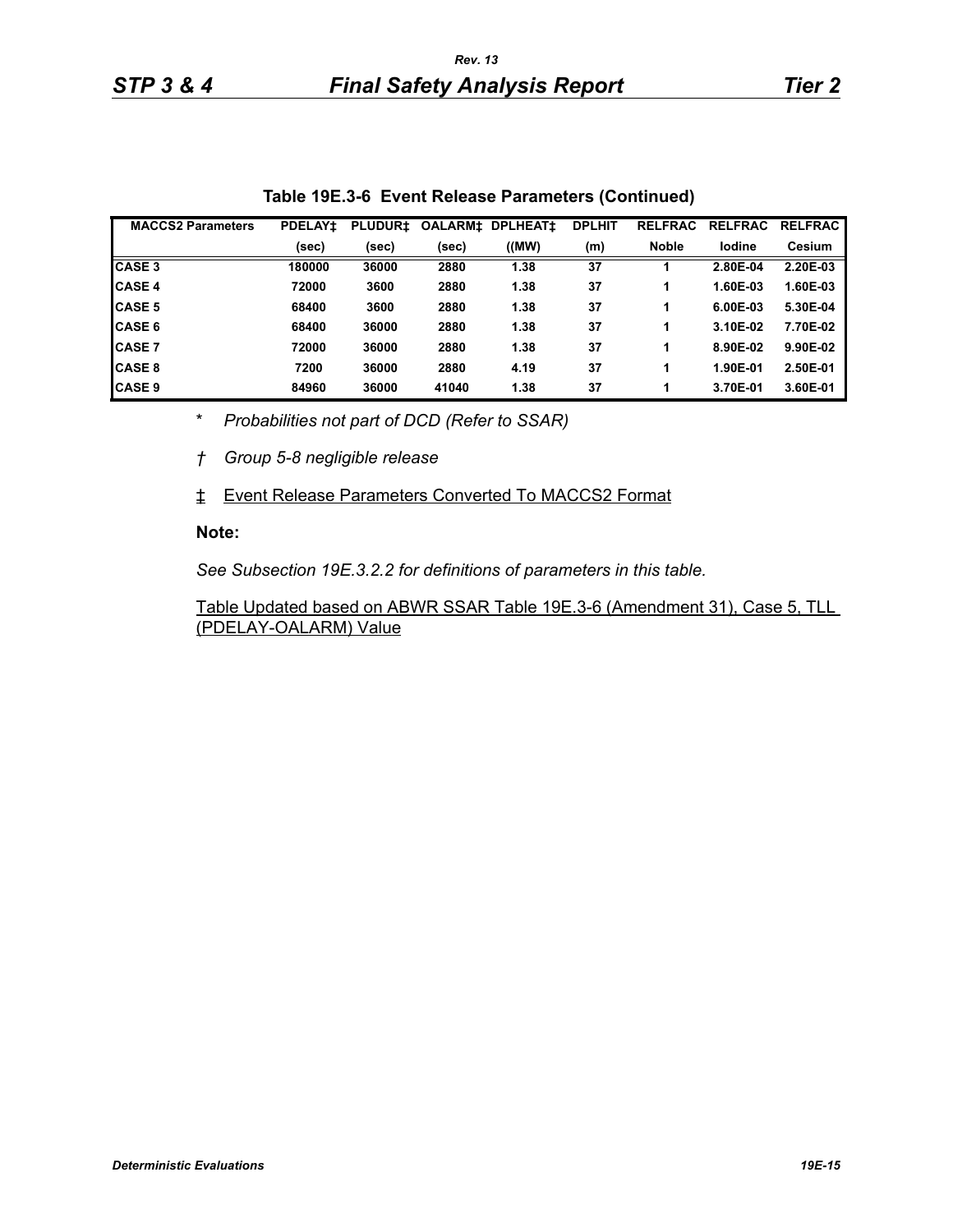| Table 15E.3-6 Meteorological Data Collected |                                                                      |                                                                                |  |  |  |  |  |  |  |
|---------------------------------------------|----------------------------------------------------------------------|--------------------------------------------------------------------------------|--|--|--|--|--|--|--|
| <b>Years Data Gathered</b>                  | <b>Data Collected</b>                                                | <b>Source</b>                                                                  |  |  |  |  |  |  |  |
| 1997, 1999, 2000                            | <b>Wind Speed</b><br><b>Wind Direction</b><br><b>Stability Class</b> | STP 3 & 4 Site Analysis Team Supplied<br>Data                                  |  |  |  |  |  |  |  |
| 1997, 1998, 1999, 2000, 2001                | Precipitation<br><b>Air Temperature</b><br><b>Dew Point</b>          | <b>National Weather Service - Palacios</b><br><b>Municipal Airport Station</b> |  |  |  |  |  |  |  |

**Table 19E.3-8 Meteorological Data Collected**

## **Table 19E.3-9 Land Fraction**

|                     |            |      | Radial Interval (mi) |      |      |      |      |      |      |      |      |  |  |
|---------------------|------------|------|----------------------|------|------|------|------|------|------|------|------|--|--|
|                     |            | 1    | $\boldsymbol{2}$     | 3    | 4    | 5    | 10   | 20   | 30   | 40   | 50   |  |  |
|                     | N          | 1.00 | 1.00                 | 1.00 | 1.00 | 1.00 | 1.00 | 1.00 | 1.00 | 1.00 | 1.00 |  |  |
|                     | <b>NNE</b> | 1.00 | 1.00                 | 1.00 | 1.00 | 1.00 | 1.00 | 1.00 | 1.00 | 1.00 | 1.00 |  |  |
|                     | <b>NE</b>  | 1.00 | 1.00                 | 1.00 | 1.00 | 1.00 | 1.00 | 1.00 | 1.00 | 1.00 | 1.00 |  |  |
|                     | <b>ENE</b> | 1.00 | 1.00                 | 1.00 | 1.00 | 1.00 | 1.00 | 1.00 | 1.00 | 1.00 | 0.93 |  |  |
|                     | Е          | 1.00 | 1.00                 | 1.00 | 1.00 | 1.00 | 1.00 | 0.98 | 0.65 | 0.22 | 0.03 |  |  |
|                     | ESE        | 1.00 | 1.00                 | 1.00 | 1.00 | 1.00 | 1.00 | 0.32 | 0.01 | 0.00 | 0.00 |  |  |
| Geographical Region | <b>SE</b>  | 1.00 | 1.00                 | 0.80 | 1.00 | 1.00 | 0.98 | 0.14 | 0.00 | 0.00 | 0.00 |  |  |
|                     | <b>SSE</b> | 1.00 | 1.00                 | 0.60 | 1.00 | 1.00 | 0.95 | 0.20 | 0.00 | 0.00 | 0.00 |  |  |
|                     | S          | 1.00 | 1.00                 | 0.60 | 1.00 | 1.00 | 0.95 | 0.12 | 0.00 | 0.00 | 0.00 |  |  |
|                     | <b>SSW</b> | 1.00 | 1.00                 | 0.60 | 1.00 | 1.00 | 1.00 | 0.31 | 0.03 | 0.01 | 0.00 |  |  |
|                     | <b>SW</b>  | 1.00 | 1.00                 | 1.00 | 1.00 | 1.00 | 0.98 | 0.27 | 0.00 | 0.53 | 0.56 |  |  |
|                     | <b>WSW</b> | 1.00 | 1.00                 | 1.00 | 1.00 | 1.00 | 0.84 | 0.93 | 0.75 | 0.56 | 1.00 |  |  |
|                     | W          | 1.00 | 1.00                 | 1.00 | 1.00 | 1.00 | 1.00 | 1.00 | 1.00 | 0.98 | 1.00 |  |  |
|                     | <b>WNW</b> | 1.00 | 1.00                 | 1.00 | 1.00 | 1.00 | 1.00 | 1.00 | 1.00 | 1.00 | 1.00 |  |  |
|                     | <b>NW</b>  | 1.00 | 1.00                 | 1.00 | 1.00 | 1.00 | 1.00 | 1.00 | 1.00 | 1.00 | 1.00 |  |  |
|                     | <b>NNW</b> | 1.00 | 1.00                 | 1.00 | 1.00 | 1.00 | 1.00 | 1.00 | 1.00 | 1.00 | 1.00 |  |  |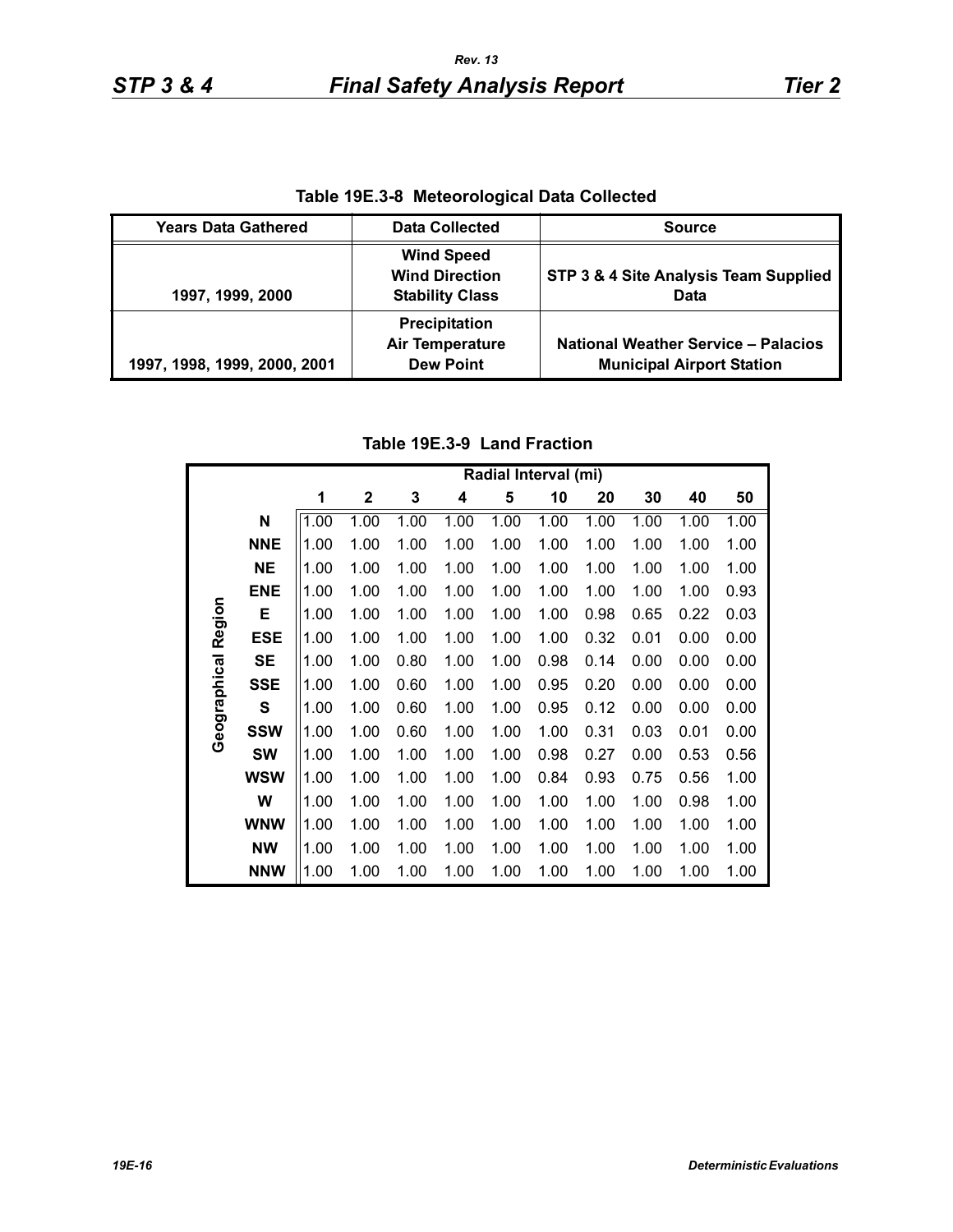|              |            | Radial Interval (mi)    |             |   |   |   |    |    |    |    |                |
|--------------|------------|-------------------------|-------------|---|---|---|----|----|----|----|----------------|
|              |            | 1                       | $\mathbf 2$ | 3 | 4 | 5 | 10 | 20 | 30 | 40 | 50             |
|              | N          | $\overline{2}$          | 3           | 3 | 3 | 3 | 3  | 4  | 5  | 6  | $\overline{7}$ |
|              | <b>NNE</b> | $\overline{2}$          | 3           | 3 | 3 | 3 | 3  | 3  | 8  | 9  | 10             |
|              | <b>NE</b>  | $\overline{2}$          | 3           | 3 | 3 | 3 | 3  | 3  | 11 | 12 | 13             |
|              | <b>ENE</b> | $\overline{2}$          | 3           | 3 | 3 | 3 | 3  | 3  | 14 | 12 | 12             |
|              | E          | $\overline{\mathbf{2}}$ | 3           | 3 | 3 | 3 | 3  | 3  | 15 | 16 | 12             |
| Region       | <b>ESE</b> | $\overline{\mathbf{2}}$ | 3           | 3 | 3 | 3 | 3  | 17 | 3  | 1  | 1              |
|              | <b>SE</b>  | $\overline{\mathbf{2}}$ | 3           | 3 | 3 | 3 | 3  | 18 | 1  | 1  | 1              |
|              | <b>SSE</b> | $\overline{\mathbf{2}}$ | 3           | 3 | 3 | 3 | 3  | 3  | 1  | 1  | 1              |
| Geographical | S          | $\overline{\mathbf{2}}$ | 3           | 3 | 3 | 3 | 3  | 3  | 1  | 1  | 1              |
|              | <b>SSW</b> | $\overline{\mathbf{2}}$ | 3           | 3 | 3 | 3 | 3  | 19 | 3  | 20 | 1              |
|              | <b>SW</b>  | $\mathbf 2$             | 3           | 3 | 3 | 3 | 3  | 21 | 1  | 20 | 20             |
|              | <b>WSW</b> | $\mathbf 2$             | 3           | 3 | 3 | 3 | 3  | 22 | 23 | 24 | 25             |
|              | W          | $\overline{\mathbf{2}}$ | 3           | 3 | 3 | 3 | 3  | 26 | 27 | 28 | 29             |
|              | <b>WNW</b> | $\mathbf 2$             | 3           | 3 | 3 | 3 | 3  | 30 | 27 | 27 | 31             |
|              | <b>NW</b>  | $\mathbf 2$             | 3           | 3 | 3 | 3 | 3  | 32 | 33 | 34 | 35             |
|              | <b>NNW</b> | $\mathbf 2$             | 3           | 3 | 3 | 3 | 3  | 36 | 37 | 37 | 38             |

**Table 19E.3-10 Region Index**

**Table 19E.3-11 Crop Season and Share**

|              |                          |                       |                       | (Fraction of the Site-   |
|--------------|--------------------------|-----------------------|-----------------------|--------------------------|
|              |                          | Day of Year           | Day of Year           | <b>Averaged Farmland</b> |
|              |                          | <b>Growing Season</b> | <b>Growing Season</b> | Devoted to this          |
| Index        | Crop                     | <b>Begins</b>         | <b>Ends</b>           | Crop                     |
|              | <b>PASTURE</b>           | 90.0                  | 270.0                 | 0.801716                 |
| $\mathbf{2}$ | <b>STORED FORAGE</b>     | 150.0                 | 240.0                 | 0.031869                 |
| 3            | <b>GRAINS</b>            | 150.0                 | 240.0                 | 0.159238                 |
| 4            | <b>GRN LEAFY</b>         | 150.0                 | 240.0                 | 0.000035                 |
|              | <b>VEGETABLES</b>        |                       |                       |                          |
| 5            | <b>OTHER FOOD CROPS</b>  | 150.0                 | 240.0                 | 0.003029                 |
| 6            | <b>LEGUMES AND SEEDS</b> | 150.0                 | 240.0                 | 0.018213                 |
| 7            | <b>ROOTS AND TUBERS</b>  | 150.0                 | 240.0                 | 0.000046                 |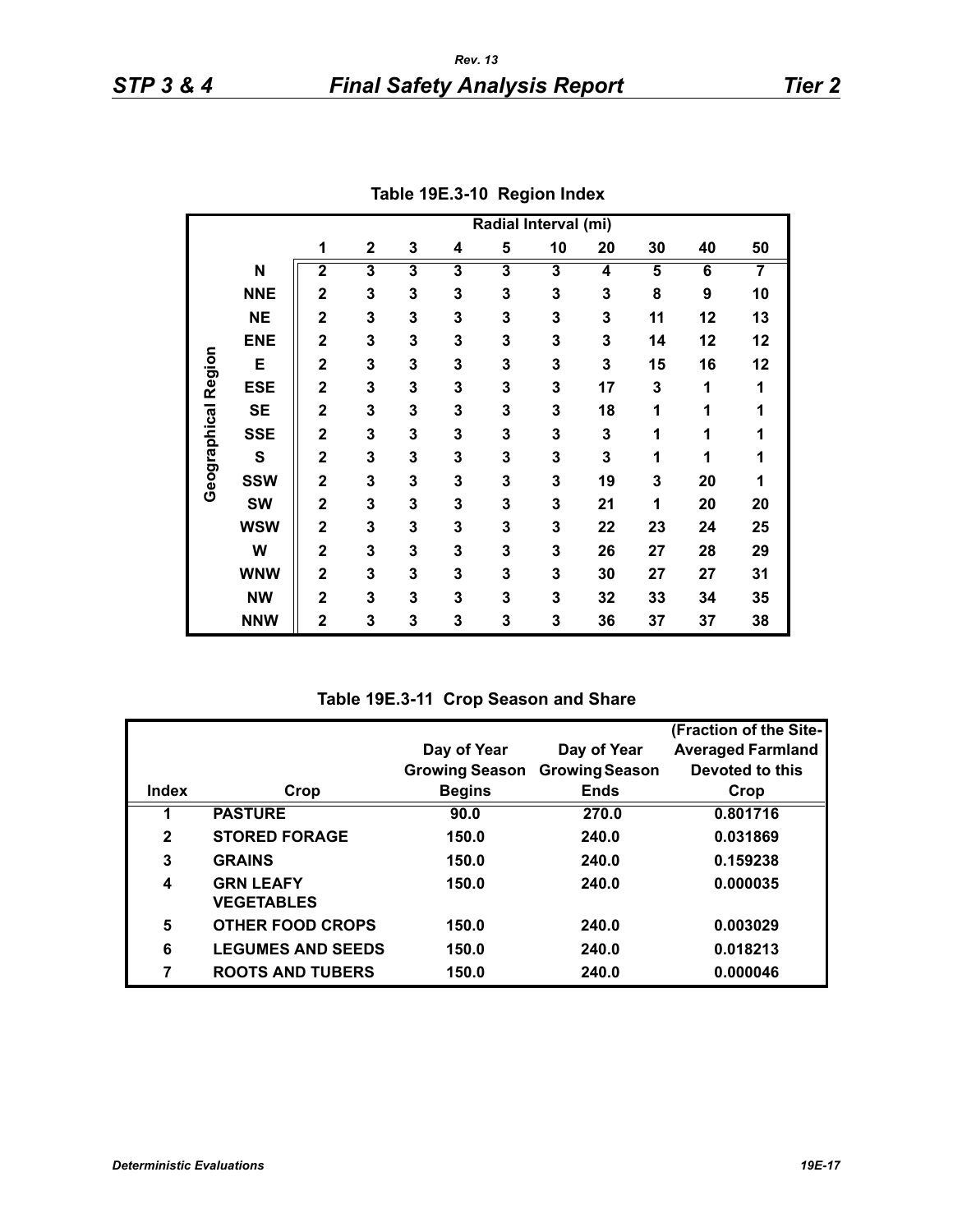|                         |                  |                     | <b>Fraction of Farm</b> |                     |                 |                  |
|-------------------------|------------------|---------------------|-------------------------|---------------------|-----------------|------------------|
|                         |                  | <b>Fraction of</b>  | <b>Sales Resulting</b>  | <b>Total Annual</b> | <b>Farmland</b> | <b>Nonfarm</b>   |
|                         |                  | <b>Land Devoted</b> | from Dairy              | <b>Farm Sales</b>   | <b>Property</b> | <b>Property</b>  |
| <b>Region</b>           | <b>Region</b>    | to Farming in       | <b>Production in</b>    | for the             | Value for the   | <b>Value for</b> |
| <b>Index</b>            | <b>Name</b>      | <b>Region</b>       | Region                  | Region              | Region          | the Region       |
| 1                       | <b>WATER</b>     | 0.000               | 0.000                   | 0.0                 | 0.0             | 0.0              |
| $\mathbf 2$             | <b>WITHIN1MI</b> | 0.000               | 0.003                   | 461.9               | 2505.6          | 72253.9          |
| 3                       | <b>REGION-3</b>  | 0.868               | 0.003                   | 461.9               | 2505.6          | 72253.9          |
| $\overline{\mathbf{4}}$ | <b>REGION-4</b>  | 0.869               | 0.003                   | 463.7               | 2511.9          | 71755.4          |
| 5                       | <b>REGION-5</b>  | 0.909               | 0.002                   | 553.5               | 2828.9          | 46678.8          |
| 6                       | <b>REGION-6</b>  | 0.907               | 0.002                   | 555.9               | 2953.4          | 43907.9          |
| $\overline{7}$          | <b>REGION-7</b>  | 0.839               | 0.001                   | 449.1               | 3697.2          | 53348.9          |
| 8                       | <b>REGION-8</b>  | 0.836               | 0.002                   | 414.6               | 2790.9          | 69730.6          |
| 9                       | <b>REGION-9</b>  | 0.747               | 0.000                   | 288.3               | 3827.1          | 65459.2          |
| 10                      | <b>REGION-10</b> | 0.740               | 0.000                   | 292.5               | 4719.7          | 67010.7          |
| 11                      | <b>REGION-11</b> | 0.740               | 0.001                   | 264.3               | 3410.3          | 71721.1          |
| 12                      | <b>REGION-12</b> | 0.692               | 0.000                   | 190.9               | 3746.1          | 71523.3          |
| 13                      | <b>REGION-13</b> | 0.695               | 0.000                   | 196.1               | 3795.7          | 71293.4          |
| 14                      | REGION-14        | 0.787               | 0.002                   | 336.5               | 3079.4          | 71916.0          |
| 15                      | <b>REGION-15</b> | 0.861               | 0.003                   | 450.3               | 2558.6          | 72222.7          |
| 16                      | <b>REGION-16</b> | 0.706               | 0.000                   | 212.3               | 3648.0          | 71581.1          |
| 17                      | <b>REGION-17</b> | 0.868               | 0.003                   | 461.9               | 2505.6          | 72253.9          |
| 18                      | <b>REGION-18</b> | 0.868               | 0.003                   | 461.9               | 2505.6          | 72253.9          |
| 19                      | <b>REGION-19</b> | 0.868               | 0.003                   | 461.9               | 2505.6          | 72253.9          |
| 20                      | <b>REGION-20</b> | 0.756               | 0.000                   | 188.4               | 2144.9          | 184015.7         |
| 21                      | <b>REGION-21</b> | 0.868               | 0.003                   | 459.9               | 2502.9          | 73075.7          |
| 22                      | <b>REGION-22</b> | 0.868               | 0.002                   | 384.9               | 2538.3          | 72728.9          |
| 23                      | <b>REGION-23</b> | 0.801               | 0.000                   | 199.1               | 2331.1          | 139913.5         |
| 24                      | <b>REGION-24</b> | 0.762               | 0.000                   | 188.9               | 2164.1          | 178193.8         |
| 25                      | <b>REGION-25</b> | 0.773               | 0.001                   | 183.0               | 2153.1          | 168738.6         |
| 26                      | <b>REGION-26</b> | 0.877               | 0.002                   | 349.0               | 2592.1          | 64046.1          |
| 27                      | <b>REGION-27</b> | 0.887               | 0.000                   | 219.9               | 2691.0          | 54660.8          |
| 28                      | <b>REGION-28</b> | 0.889               | 0.001                   | 210.9               | 2637.7          | 53867.0          |
| 29                      | <b>REGION-29</b> | 0.908               | 0.005                   | 147.7               | 2265.7          | 47203.2          |
| 30                      | REGION-30        | 0.874               | 0.002                   | 382.1               | 2566.7          | 66454.0          |
| 31                      | REGION-31        | 0.888               | 0.000                   | 215.4               | 2664.6          | 54197.3          |
| 32                      | <b>REGION-32</b> | 0.878               | 0.003                   | 482.0               | 2582.7          | 66136.7          |
| 33                      | REGION-33        | 0.911               | 0.002                   | 519.7               | 2851.1          | 44524.5          |
| 34                      | REGION-34        | 0.909               | 0.002                   | 491.6               | 2836.1          | 45474.8          |
| 35                      | <b>REGION-35</b> | 0.903               | 0.006                   | 351.9               | 3077.7          | 48125.9          |
| 36                      | REGION-36        | 0.879               | 0.003                   | 486.2               | 2591.2          | 65479.8          |
| 37                      | <b>REGION-37</b> | 0.915               | 0.002                   | 566.9               | 2876.3          | 42929.0          |
| 38                      | <b>REGION-38</b> | 0.905               | 0.002                   | 472.5               | 3092.8          | 44147.4          |

|  | Table 19E.3-12 Regional Economic Data |
|--|---------------------------------------|
|--|---------------------------------------|